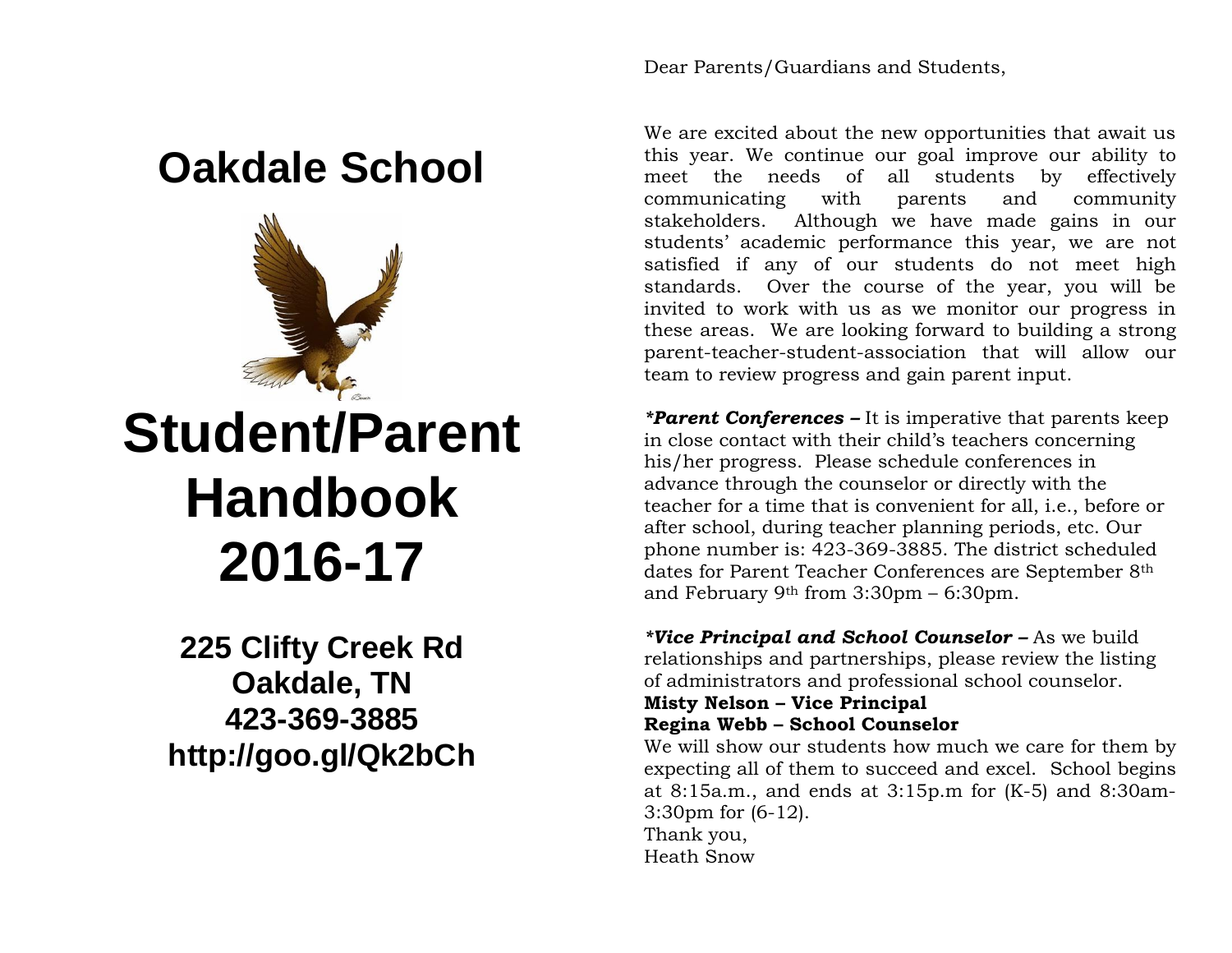## OAKDALE SCHOOL

*At Oakdale School we deliberately practice excellence, empowering students to obtain goals, utilizing resources that will enable them to become lifelong learners. The collaboration of parents, faculty, staff and community provides a caring, academically challenging, and technologically-advanced environment, balanced by discipline and fairness for the cultivation of diverse talents, skills, and interests for life. It is our vision to achieve excellence through the provision of a rigorous and challenging academic program that nurtures and expands the skills, talents, and interests of our students.*

#### PHILOSOPHY

*We believe that to achieve excellence, the Oakdale School community must prepare our students to become responsible and contributing members of a changing, challenging, and global society by deliberately practicing excellence.*

#### OUR GOAL'S

#### *Outstanding Achievement for All Students.*

In order to establish an environment conducive to learning for each student, the Morgan County Board of Education establishes the following goals:

1. To assure all students the same educational opportunities regardless of race, color, creed, religion, ethnic origin, sex or disabilities.

2. To protect and observe the legal rights of students;

 3. To enhance the self-image of each student by helping him/her feel respected and worthy through a learning environment which provides positive encouragement from frequent success;

4. To provide an environment of reality in which students can learn personal and civic responsibility for their actions through meaningful experiences as school citizens;

 5. To deal with students in matters of discipline in a fair and constructive manner;

- 6. To provide for the safety, health and welfare of students; and
- 7. To promote faithful attendance and good work.

#### MISSION

The mission of Oakdale School is to create an environment that challenges students to be responsible, accountable, and productive citizens.

To achieve this mission in the best interest of all students, we will deliberately practice the *Habits of Excellence: Commitment, Collaboration, and Coherency*

#### **Morgan County Schools 2016-2017 School Calendar**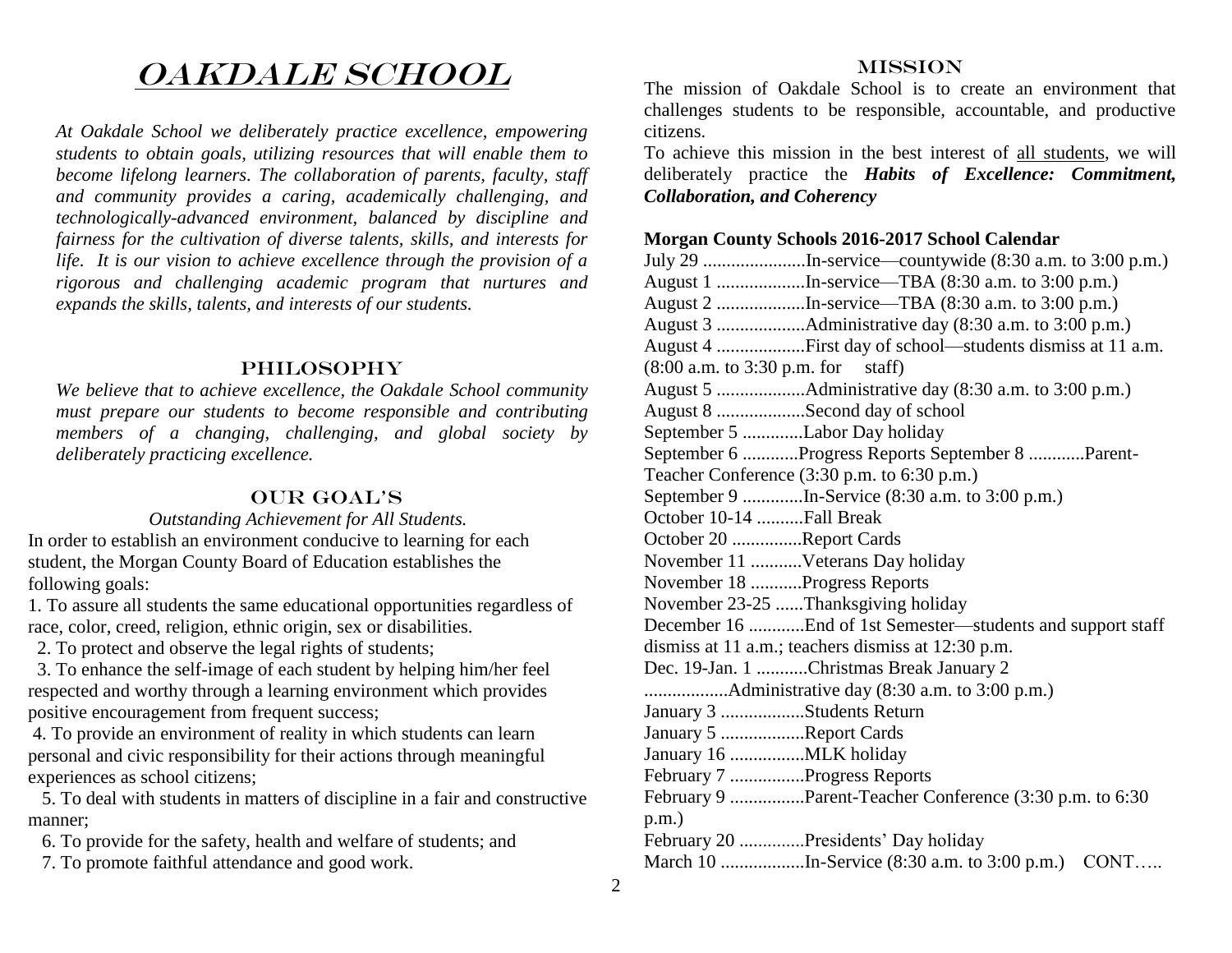March 17 ..................Report Cards

April 10-13 ................Spring Break April 14 ........Good Friday holiday April 20......................Progress Reports

May 25 .....................Administrative day (8:30 a.m. to 3:00 p.m.)

May 26 .....................Last day of School—students and staff dismiss at 11 a.m.

#### *Registration*

Any student entering school for the first time must present:

1. A birth certificate or officially acceptable evidence of date of birth at the time of registration;

- 2. Evidence of state-required immunization.
- 3. Social Security card
- 4. Proof of residence in our district
- 5. Proof of custody or guardianship
- 6. Photo id of parent/guardian
- 7. Withdrawal from previous school if applicable

## **Change of Address**

When families move during the course of a school year, it is critical that they notify the school office of this change so the school can maintain necessary and appropriate contact with the family. If you move during the course of the year, please submit all pertinent information to the school office prior to the move. Parents/guardians may be asked for residency verification at any point during the school year.

### *Student Illness and Medications*

If under exceptional circumstances a child is required to take, prescription or non-prescription, medication during school hour's students must have a medicine form turned into the school nurse. Please make sure the school nurse is also made aware of any allergies

## **Campus Visitors**

Oakdale School welcomes parents/guardians to visit our school. For safety, all visitors, including parents and guardians, are required to report to the office upon arrival and departure. A "Visitor" badge will be given to each guest, which is to be worn at all times within the building.

### **Early Dismissal Procedures**

- Parents/guardians must come to the main office and request that their child be released early.
- In order to ensure student safety, parents/guardians must provide identification for the student to be released.
- Students cannot be dismissed from school when younger siblings are dismissed unless need for specific circumstances such as appointments

#### **Attendance**

Absences may be classified as either excused or unexcused as determined by the principal/designee. Excused absences shall include:

Personal illness; Illness of immediate family member; Death in the family; Extreme weather conditions; Religious observances; College visits; Pregnancy. School sponsored or school endorsed activities. Summons, subpoena, or court order; or Circumstances which in the judgment of the principal create emergencies over which the student has no control.

The principal shall be responsible for ensuring that:

Attendance is checked and reported daily for each class. All student absences are verified. Written excuses are submitted for absences and tardiness

Three (3) days with a parent note per semester. All excuses MUST me turned in within five (5) school days; any extension must be approved by the principal/designee.

System-wide procedures for accounting and reporting are followed.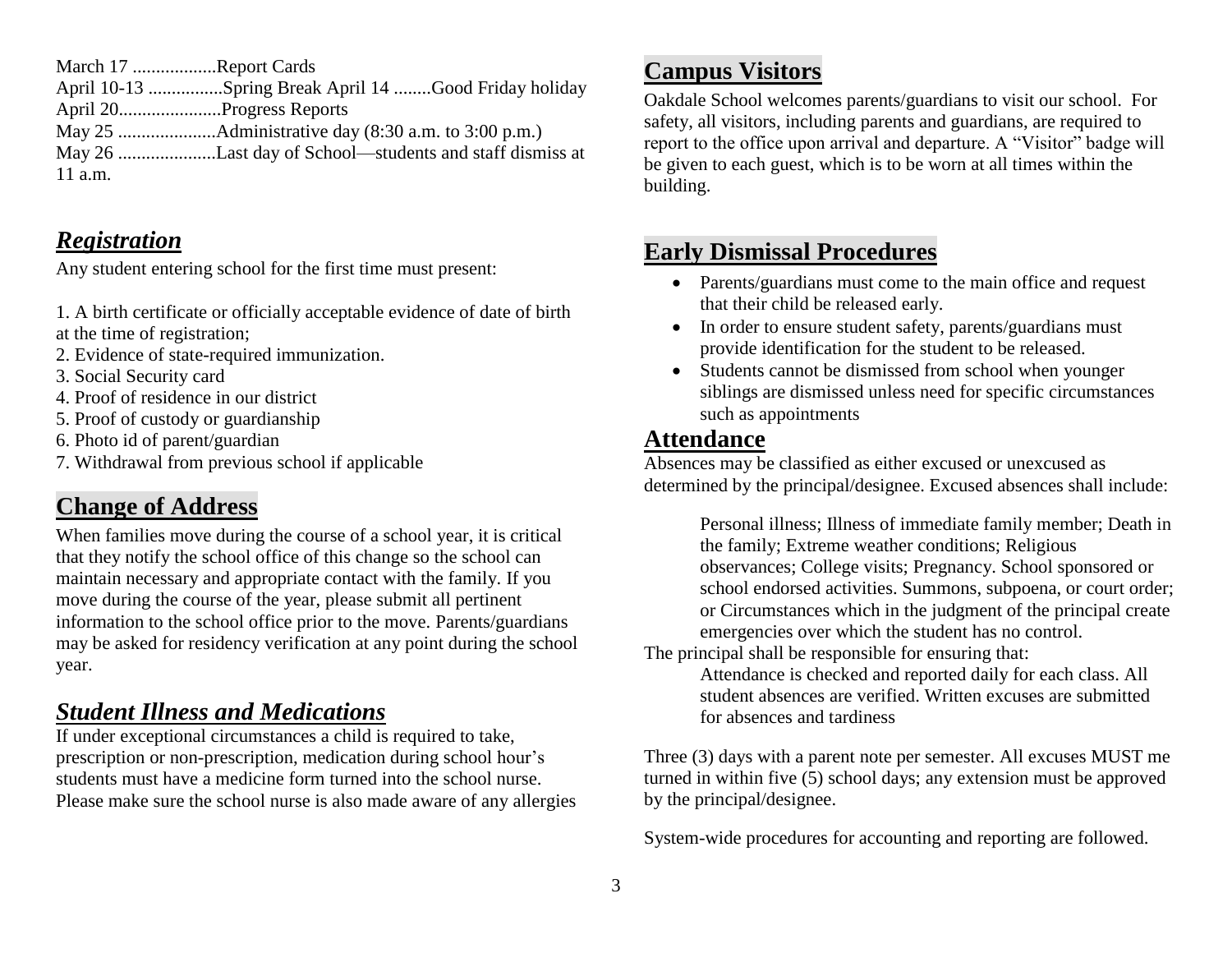## *TRUANCY*

Truancy is defined as an absence for an entire school day, a major portion of the school day or the major portion of any class, study hall or activity during the school day for which the student is scheduled. Students who are absent five (5) days without adequate excuse shall be reported to the director of schools/designee who will, in turn, provide written notice to the parent(s)/guardian(s) of the student's absence. The director of schools/designee shall also comply with state law regarding the reporting of truant students to the proper authorities.

## *Tardies*

Any student entering school after start time must sign in the office before reporting to class. Students will be issued a tardy pass to class from the office.

Each grade level band will determine consequences for unexcused tardies

#### *Student Conduct*

The Board expects all school staff, students and parents to assume the responsibility for appropriate behaviors in the school.

Each student has the right to:

1. Have the opportunity for a free education in the most appropriate learning environment;

2. Be secure in his/her person, papers and effects against unreasonable searches and seizure;

3. Expect that the school will be a safe place;

4. Have an appropriate environment conducive to learning;

5. Not be discriminated against on the basis of sex, race, color, creed, religion, national origin or disabilities; and

6. Be fully informed of school rules and regulations.

Each student has the responsibility to:

1. Know and adhere to reasonable rules and regulations established by the Board;

2. Respect the human dignity and worth of every other individual;

3. Refrain from libel, slanderous remarks, and obscenity in verbal and written expression;

4. Study and maintain the best possible level of academic achievement;

5. Be punctual and present in the regular school program;

6. Dress and groom in a manner that meets reasonable standards of health, cleanliness, modesty and safety;

7. Maintain and/or improve the school environment, preserve school and private property, and exercise care while using school facilities; 8. Refrain from behavior which would lead to physical or emotional harm or disrupts the educational process;

9. Respect the authority of school administrators, teachers and other authorized personnel in maintaining discipline in the school and at school-sponsored activities;

10. Obey the law and school rules as to the possession or the use of alcohol, illegal drugs and other unauthorized substances or materials; and

11. Possess on school grounds only those materials which are acceptable under the law and accept the consequences for articles stored in one's locker.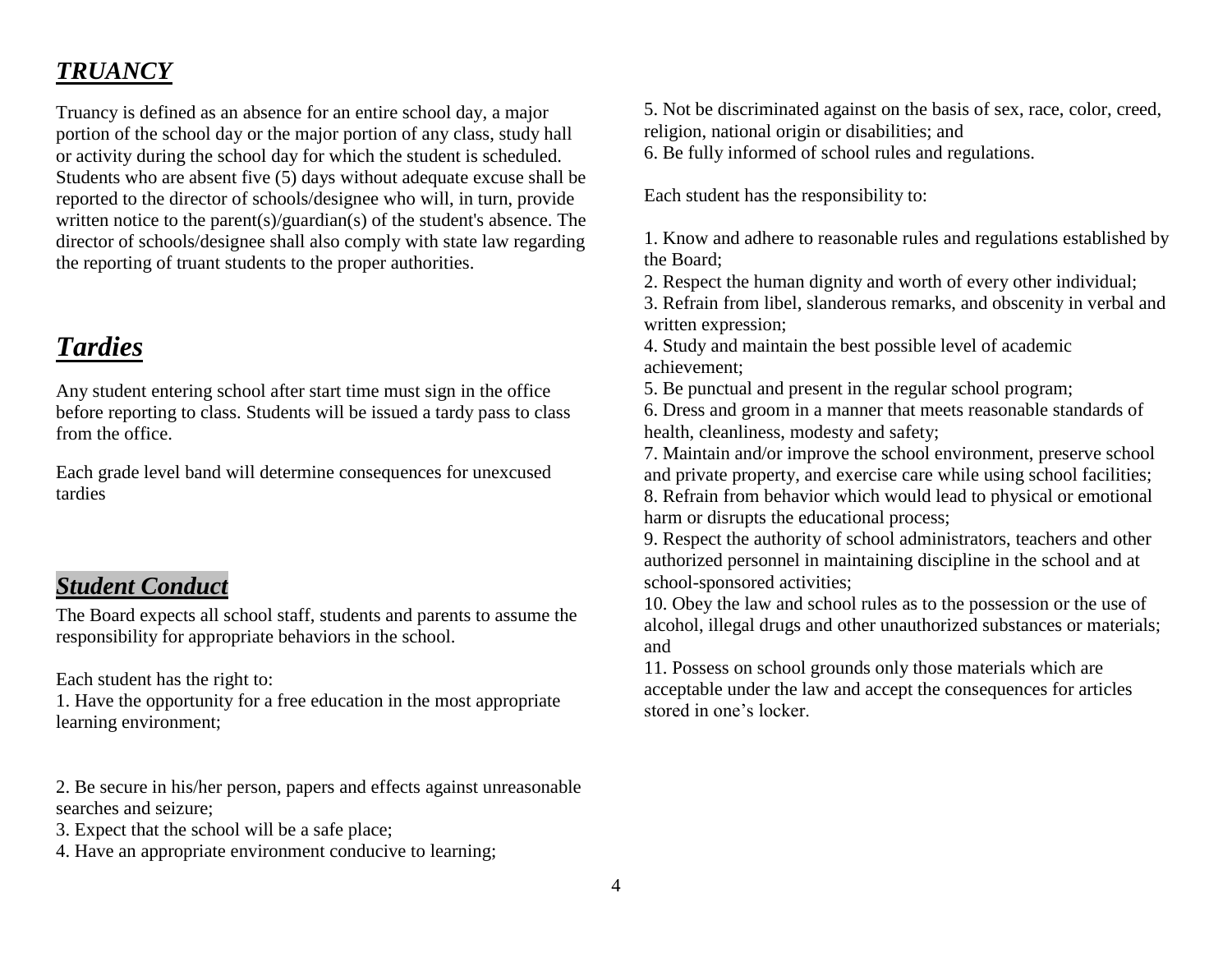#### *Cell Phones and Electronic Devices*

Students' grade 6-12 may possess personal communication devices and personal electronic devices so long as such devices are turned off and stored in backpacks, purses or personal carry-alls. Such devices include, but are not limited to, wearable technology such as eye glasses, rings, or watches that have the capability to record, live stream, or interact with wireless technology; cell phones; laptops; tablets; earbuds, Bluetooth devices and mp3 players. However, a teacher may grant permission for the use of these devices to assist with instruction in his/her classroom, and teachers are encouraged to integrate the devices into their course work. The principal or his/her designee may also grant a student permission to use such a device at his/her discretion. Unauthorized use or improper storage of a device will result in confiscation until such time as it may be released to the student's parents or guardian. A student in violation of this policy is subject to disciplinary action.

School cell phone policy:

Elementary –students are not to have electronic devices Middle School – phones are to be stored in lockers, backpacks, etc. and are not to be used

High School- phones **cannot be used from** 8:30am-10:00am, 10:05 am -11:50am, 12:25pm-1:50pm and 2:00pm- 3:30pm

## **Dress Code**

In keeping with the educational purpose of this school, students are expected to dress and groom themselves with a sense of responsibility. Each student is expected to keep his person and clothing clean and neat. It is expected that each student, while exercising his right to dress and groom himself in an individual way, will also show through his appearance a high degree of respect for the standards of decency, cleanliness, and style generally accepted by the school and community. **The following rules will apply to student dress:** 

1. All shorts, skirts, and dresses should be worn at an appropriate length for a school setting. All items 8 must be within three (3) inches of the tip of the knee cap.

2. Tops must cover the shoulder: this includes but not limited to halter tops, muscle shirts or cutout T- shirts, spaghetti-strap dresses or blouses. All other tops must be able to be tucked into the lower apparel (pants, skirts, etc.). 3. Hats, bandannas, caps, sun-visors or sunglasses are not to be worn in the school building.

4. Any clothing article which advertises alcohol, drugs, tobacco, or clothing with offensive pictures or obscene and/or suggestive language **MAY NOT BE WORN**.

5. The exposure of undergarments is offensive and distracting in a school environment. Therefore, "sagging" will not be permitted. To prevent such occurrences, pants must be belted at the natural waistline. Clothing must not have holes, rips, tears or cuts three (3) 18 inches above the knee cap. 6. Large, oversized coats that fall below the waistline must be kept in the locker. They are not to be worn in the building.

7. Due to safety concerns and noise disturbance in classes, chains and dangling jewelry will not be permitted on school property.

8. Wearing of pierced materials on any part(s) of the body (other than ears) is prohibited. The wearing of Band-Aids to hide piercing will not be permitted.

9. The following items are not to be worn at school: Clothing that exposes the abdomen, buttocks, cleavage, naval area/or waist.

10. Sleepwear or clothing that resembles sleepwear such as lounging pants or other lounging items (included but not limited to house shoes or blankets) is not permitted.

11. If a student in grades 6-12 wears leggings, jeggings, compression shorts, yoga pants or similar items a shirt or top shall be worn so that its length shall be well below their buttocks so their behind shall be appropriately covered. School administration can deem articles of clothing as appropriate/inappropriate when necessary

Schools may develop special dress days for special occasions at the discretion of the principal.